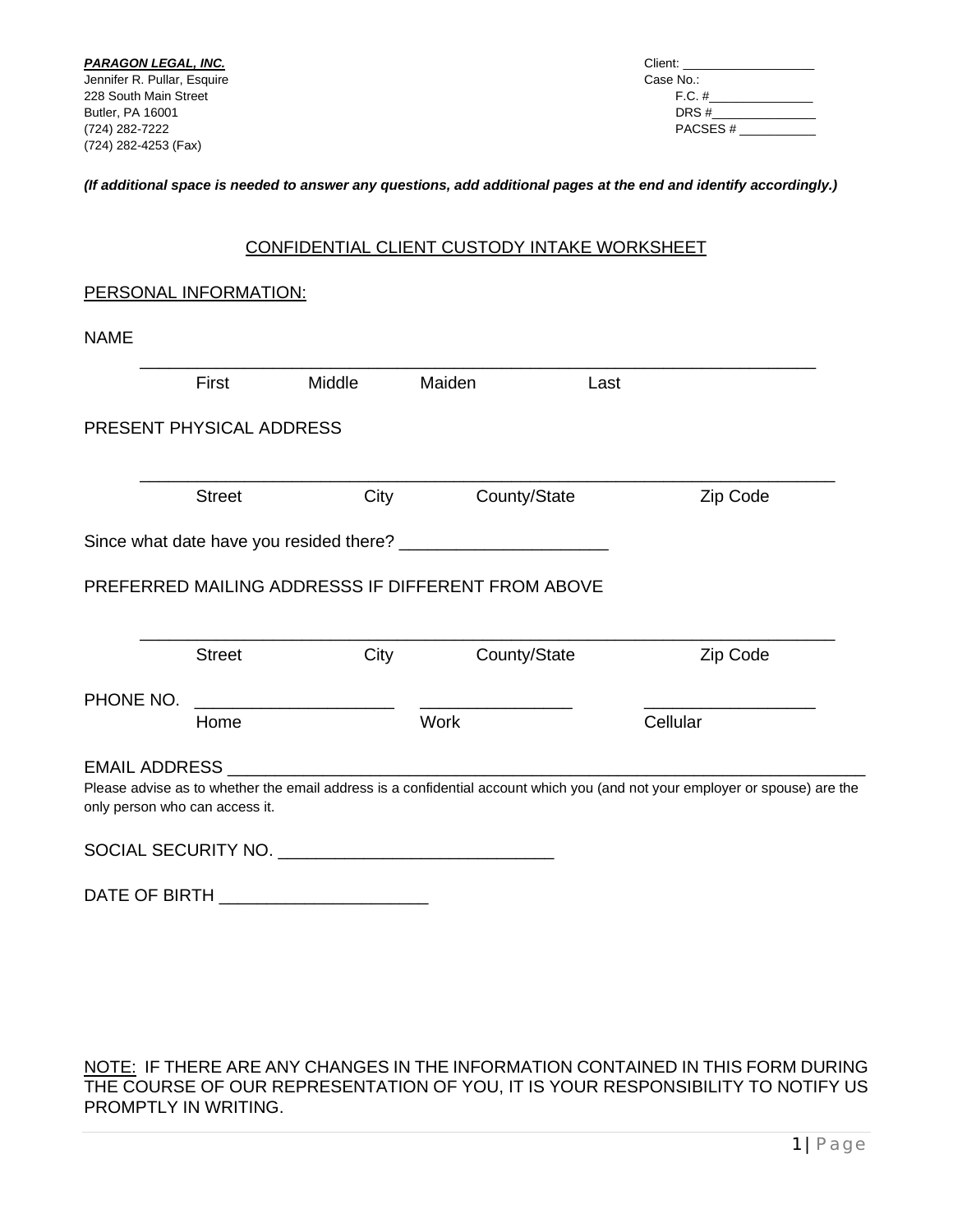### PERSONAL INFORMATION OF OTHER PARTY:

| <b>NAME</b>          |                          |                                                                                                                                                                          |        |              |                             |
|----------------------|--------------------------|--------------------------------------------------------------------------------------------------------------------------------------------------------------------------|--------|--------------|-----------------------------|
|                      | First                    | Middle                                                                                                                                                                   | Maiden | Last         |                             |
|                      | PRESENT PHYSICAL ADDRESS |                                                                                                                                                                          |        |              |                             |
|                      | <b>Street</b>            | City                                                                                                                                                                     |        | County/State | Zip Code                    |
|                      |                          | PREFERRED MAILING ADDRESS IF DIFFERENT FROM ABOVE                                                                                                                        |        |              |                             |
|                      | <b>Street</b>            | City                                                                                                                                                                     |        | County/State | Zip Code                    |
| PHONE NO.            |                          |                                                                                                                                                                          |        |              |                             |
|                      | SOCIAL SECURITY NO.      |                                                                                                                                                                          |        |              |                             |
| <b>DATE OF BIRTH</b> |                          |                                                                                                                                                                          |        |              |                             |
| Name                 |                          | Who do you expect to be other party's attorney?<br><u> 1989 - Johann Barn, mars ann an t-Amhain an t-Amhain an t-Amhain an t-Amhain an t-Amhain an t-Amhain an t-Amh</u> |        |              |                             |
| Address<br>Phone No. |                          | <u> 1989 - Johann Barn, mars and de Branch Barn, mars and de Branch Barn, mars and de Branch Barn, mars and de Br</u>                                                    |        |              |                             |
|                      |                          | separation?<br>university and the separation of the separation of the separation of the separation of the separation of the s                                            |        |              | If so, what is your date of |

NOTE: IF THERE ARE ANY CHANGES IN THE INFORMATION CONTAINED IN THIS FORM DURING THE COURSE OF OUR REPRESENTATION OF YOU, IT IS YOUR RESPONSIBILITY TO NOTIFY US PROMPTLY IN WRITING.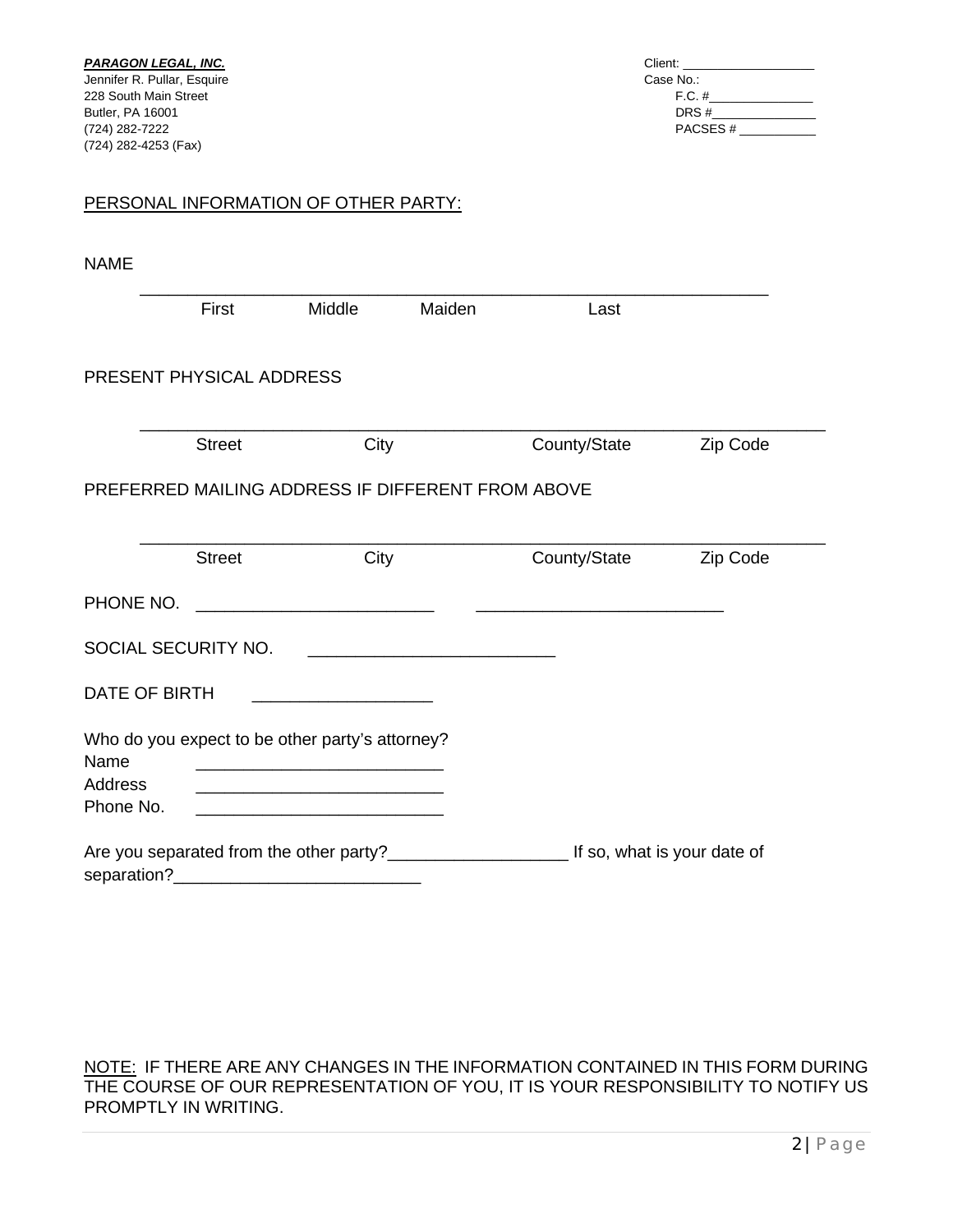**PARAGON LEGAL, INC.** Jennifer R. Pullar, Esquire 228 South Main Street **Butler, PA 16001** (724) 282-7222 (724) 282-4253 (Fax)

| Client:   |  |
|-----------|--|
| Case No.: |  |
| $F.C.$ #  |  |
| DRS#      |  |
| PACSES#   |  |
|           |  |

## FOR EACH OF THE CHILD(REN), STATE:

| <b>Full Legal Name</b> | Date of<br><b>Birth</b> | Current<br>Address,<br><b>Previous Addresses and</b><br>start & end date for each | <b>List all persons with</b><br>whom the child(ren)<br>resides | State the<br>relationship<br>of the<br>individuals<br>with whom<br>the child(ren)<br>resides |
|------------------------|-------------------------|-----------------------------------------------------------------------------------|----------------------------------------------------------------|----------------------------------------------------------------------------------------------|
| $\mathbf 1$ .          |                         |                                                                                   |                                                                |                                                                                              |
| 2.                     |                         |                                                                                   |                                                                |                                                                                              |
| 3.                     |                         |                                                                                   |                                                                |                                                                                              |
| $\overline{4}$ .       |                         |                                                                                   |                                                                |                                                                                              |
| 5.                     |                         |                                                                                   |                                                                |                                                                                              |
| 6.                     |                         |                                                                                   |                                                                |                                                                                              |

Were the child(ren) born in wedlock or out of wedlock? \_\_\_\_\_\_\_\_\_\_\_\_\_\_\_\_\_\_\_\_\_\_\_\_\_\_\_\_\_\_\_\_\_\_\_\_\_\_

Do you know of any other person (not a party to the potential custody matter) who has physical custody of the child(ren) or claims to have custody or visitation rights with respect the child(ren)? \_\_\_\_\_\_\_\_\_\_\_\_\_\_\_ If so, please list individual(s):\_\_\_\_\_\_\_\_\_\_\_\_\_\_\_\_\_\_\_\_\_\_\_\_\_\_\_\_\_\_\_\_\_\_\_\_\_\_\_\_\_\_\_\_\_\_\_\_\_\_\_\_\_\_\_\_\_\_\_\_

Do any of the child(ren) suffer from any physical or emotional disabilities? If so, explain for each child giving particulars: \_\_\_\_\_\_\_\_\_\_\_\_\_\_\_\_\_\_\_\_\_\_\_\_\_\_\_\_\_\_\_\_\_\_\_\_\_\_\_\_\_\_\_\_\_\_\_\_\_\_\_\_\_\_\_\_\_\_\_\_\_\_\_\_\_\_\_

\_\_\_\_\_\_\_\_\_\_\_\_\_\_\_\_\_\_\_\_\_\_\_\_\_\_\_\_\_\_\_\_\_\_\_\_\_\_\_\_\_\_\_\_\_\_\_\_\_\_\_\_\_\_\_\_\_\_\_\_\_\_\_\_\_\_\_\_\_\_\_\_\_\_\_\_\_\_\_\_\_\_

Do you anticipate any problem with custody/visitation? \_\_\_\_\_\_\_\_\_\_\_\_\_\_\_\_\_\_\_\_\_\_\_\_\_\_\_\_\_\_\_\_\_\_\_\_\_\_

#### NOTE: IF THERE ARE ANY CHANGES IN THE INFORMATION CONTAINED IN THIS FORM DURING THE COURSE OF OUR REPRESENTATION OF YOU, IT IS YOUR RESPONSIBILITY TO NOTIFY US PROMPTLY IN WRITING.